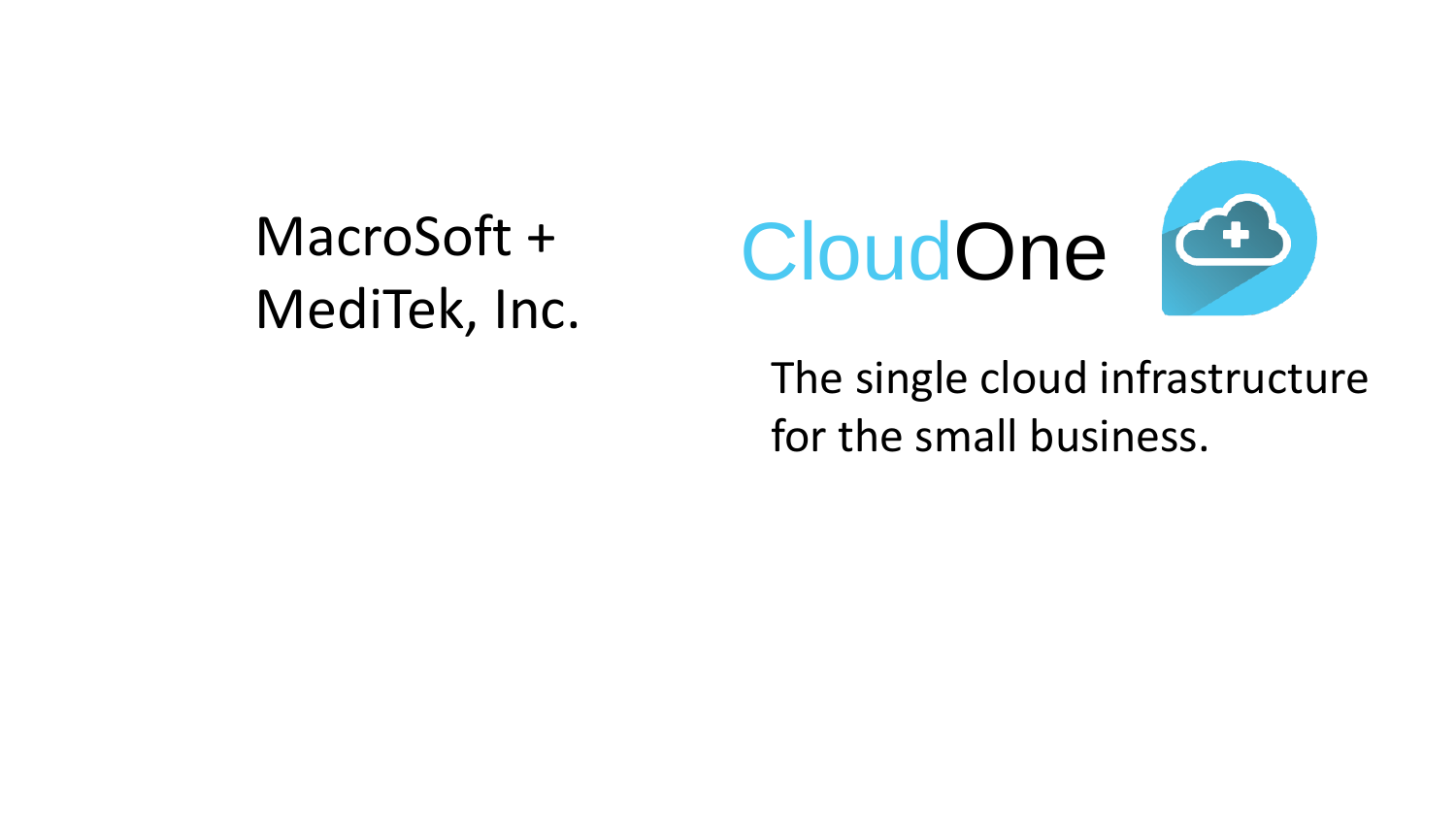# Meet CloudOne – your next best seller

### **Your Target Customer**



### **Opportunity!**

# **\$2.1B over 5 years, 15% growth**

### **300 employee+ medical device company**

Mix of public and private, third party and proprietary cloud applications – intranet, extranet, Office 365, CRM.

### **Use Cases:**

- Hybrid Cloud Implementations
- Integration to Public Cloud Systems
- Simplified Access to Corporate Cloud Based Data
- Application Development Environment

#### **Benefits**

- **Reduced costs** because of department level billing allocation
- **Faster time to market** sales and support team effectiveness easy access customer and sales information
- **Reduced risks** support time dramatically improved less down time!

### **Typical sale**

- 90 120 day sales cycle
- \$20 \$60k average sale (depending on user count) to customer
- your implementation attach rate: 50%
- Your pre-sales consulting attach rate is 40%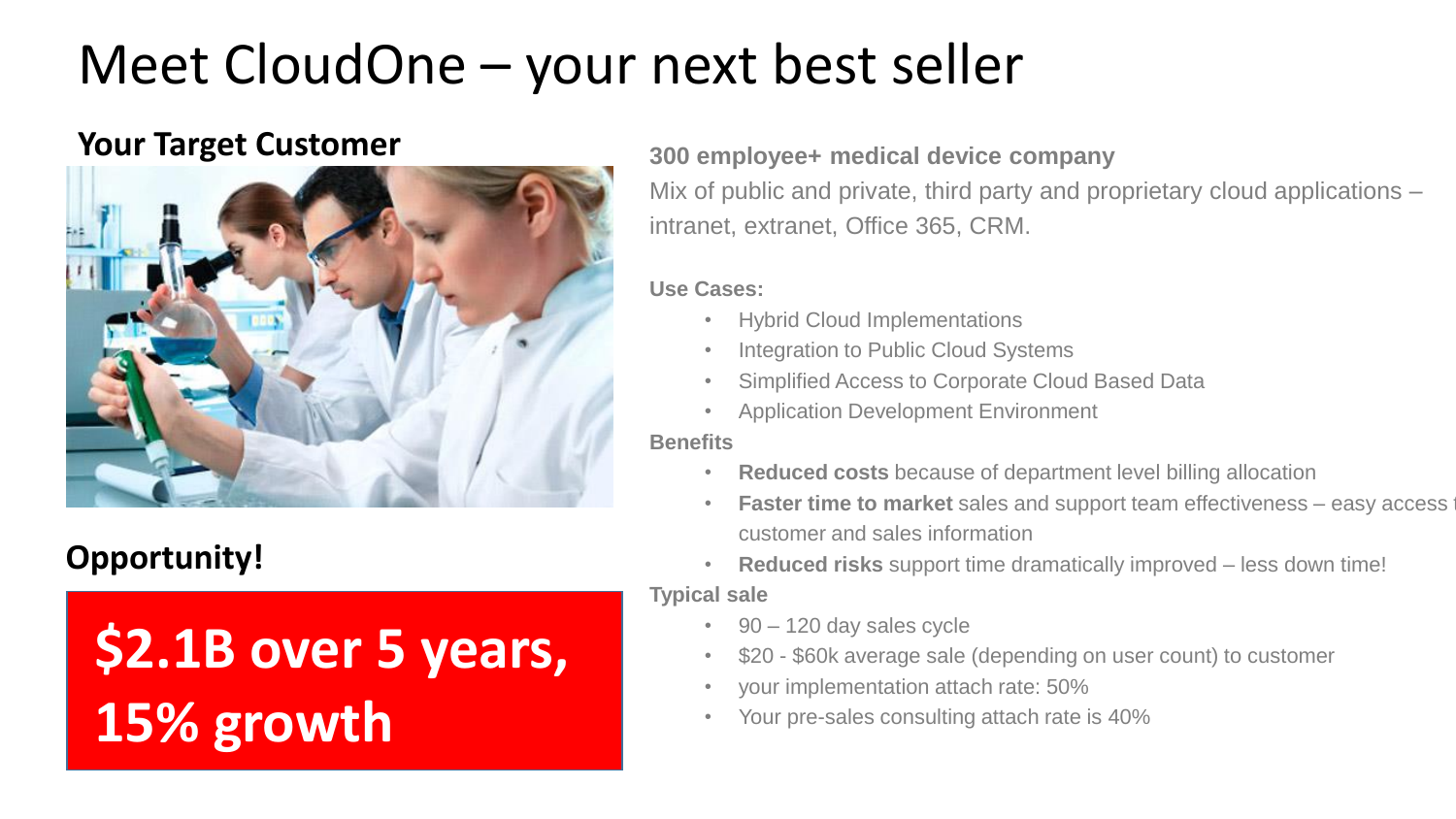## Why MediTek is the right partner

- Expertise in managing private and public cloud
- Success in selling combo hardware, software and cloud solutions.
- Proven customer acquisition in the SMB and Upper Mid Market
- Dedicated marketing support with strong campaign success record.
- Strong sales and technical training capabilities (pre-sales and post-sales)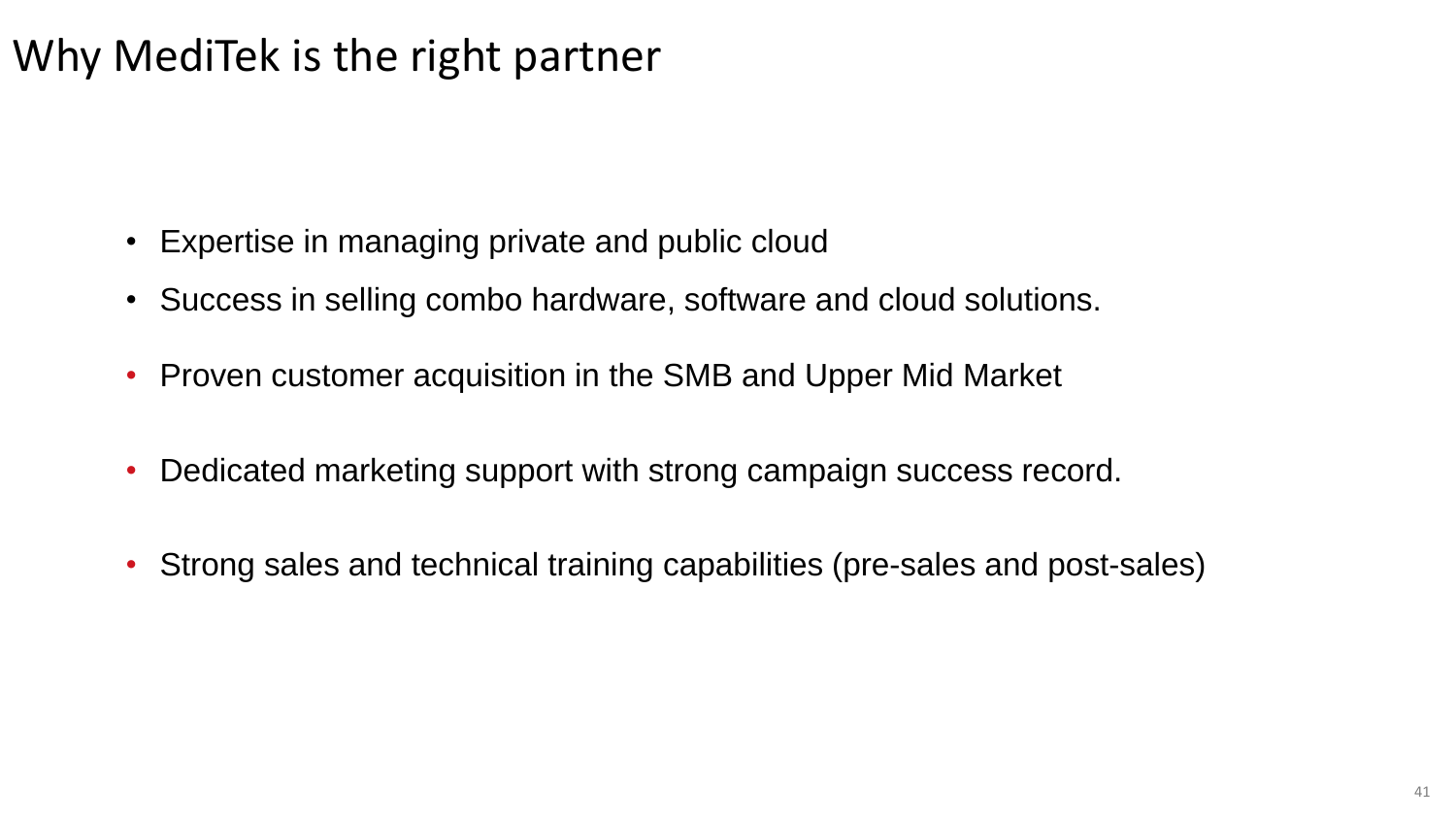## Our Relationship – What MacroSoft will do for you!

#### **Our investment**

- Dedicated Resources
	- Technical support
	- CAM
	- Inside Channel Development teams
	- Partner Portal
		- Lead Management
		- Deal Registration
		- Access to our CRM
		- Sales & Technical Enablement Resources
- No conflict our direct sales teams will not compete with you!
	- Deal reg protects you from the competition
- Infrastructure Support
	- Demo, Support Structure, Assistance
- Education
	- Full Scale Sales Training
	- Consulting and implementation training and certification via Prometric
		- You get the BATPHONE!
- Demand Generation when the timing is right!
	- Joint marketing is key to long term success
- Incentives BDF, Rebates, long term goals
- Programs Road Shows, Advertising,
	- We'll focus on few but biggest bang for the buck

### **Your investment**

- One certified sales person
- One certified technical person
- Strategic account planning
- Co-marketing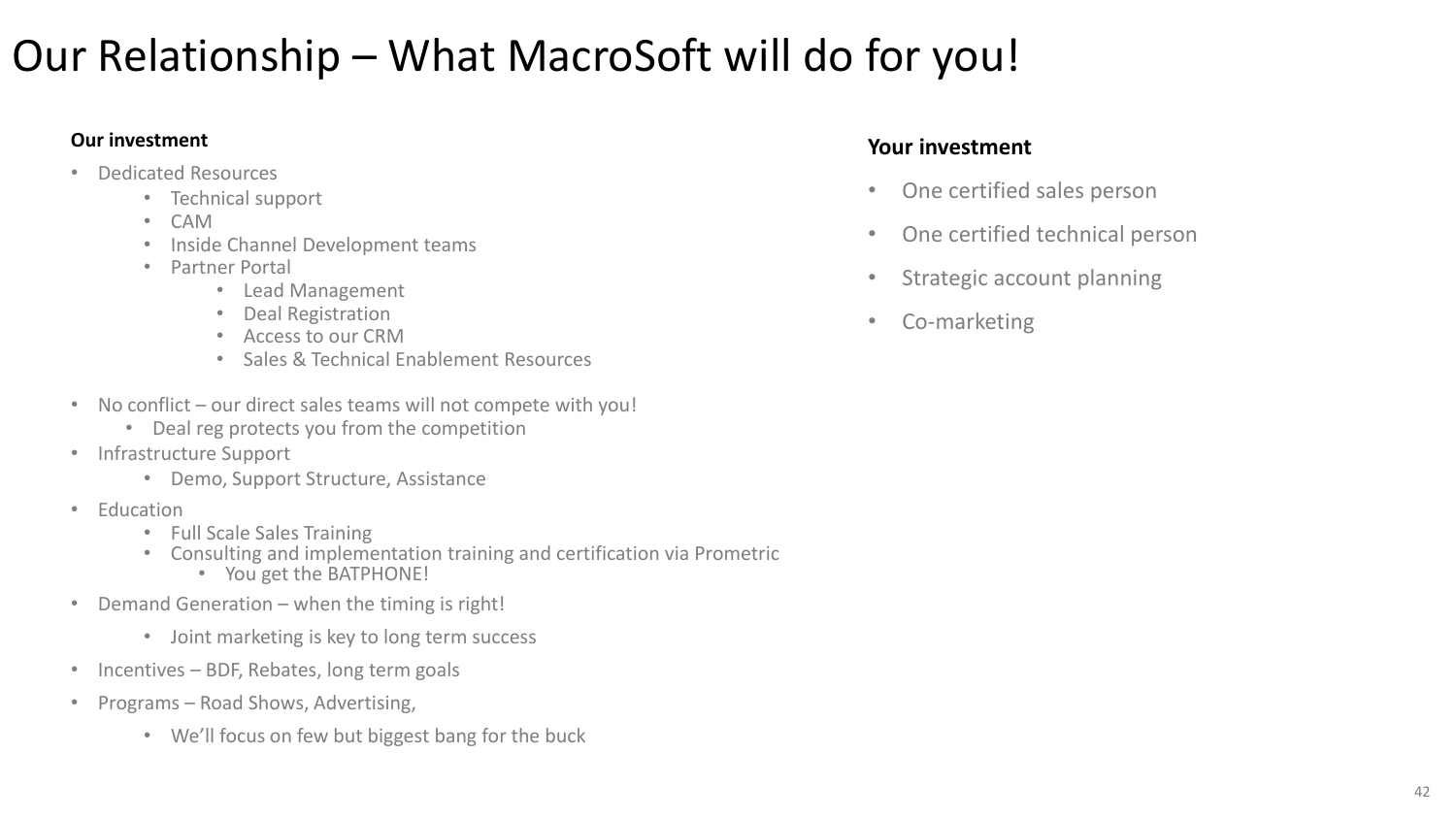## How you make money

### **On Premise**

6 On Premise Deals closed in the first year Expected Total Partner Sales \$380K Expected Total Partner Profit: \$124K

- \$200K in Product
- \$80K in pre-sales consulting
- \$100K in post sales implementation
- Product / Pre Sales Consulting / Implementation Mix
	- $\cdot$  53% / 21% / 26%

## **Subscription / as a Service**

- 8 Subscription Deals closed in the first year
- Expected Brake Even after 9 Months
- Does NOT include your managed, hosting or cloud services